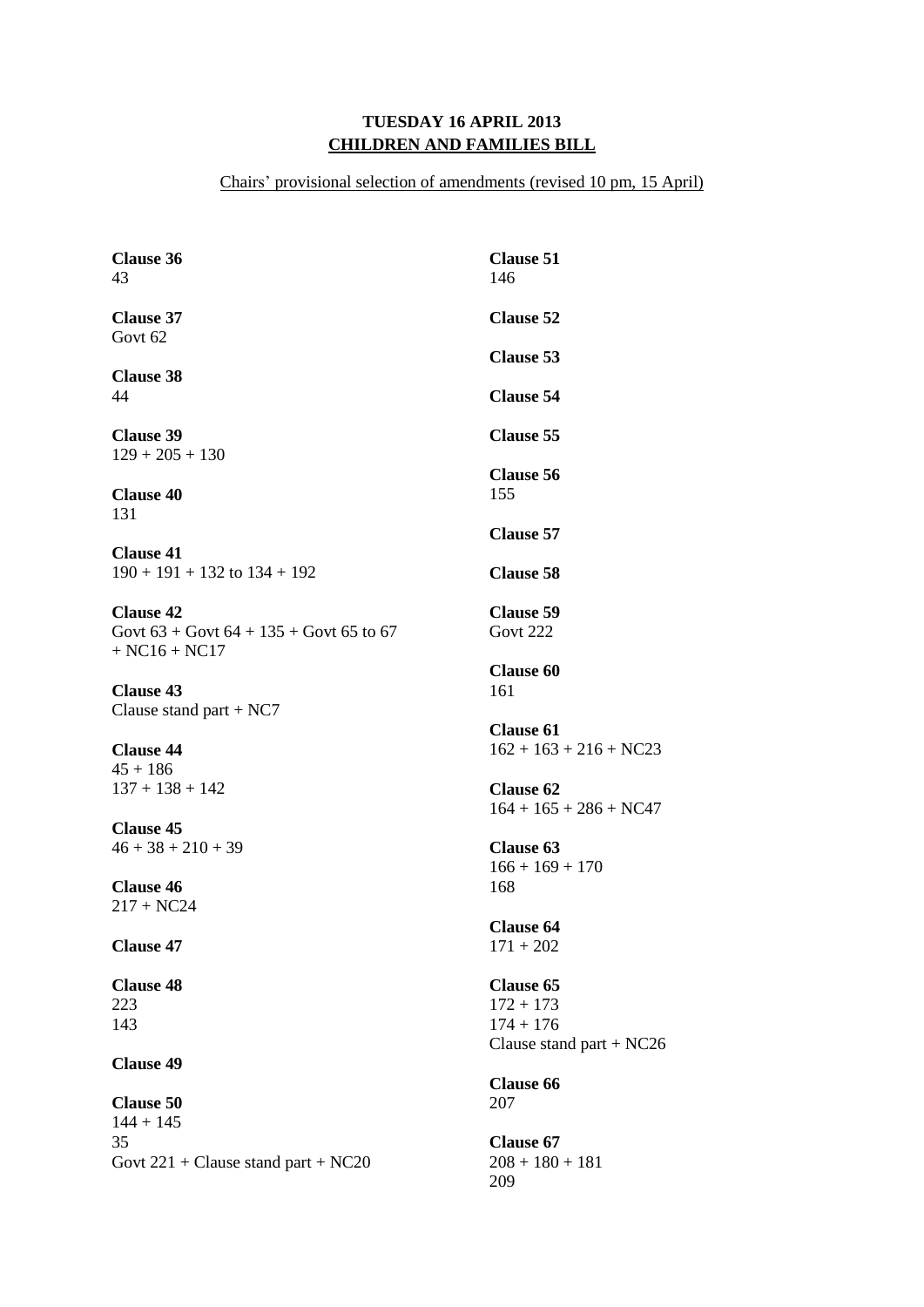| <b>Clause 68</b>                                                                   | <b>Schedule 5</b><br>Govt $263 +$ Govt 226                 |
|------------------------------------------------------------------------------------|------------------------------------------------------------|
| <b>Clause 69</b><br>Clause stand part $+ NC22$                                     | <b>Clause 86</b>                                           |
| <b>Clause 70</b>                                                                   | <b>Schedule 6</b>                                          |
| Clause stand part $+ NC36$                                                         | <b>Clause 87</b>                                           |
| <b>Clause 71</b>                                                                   | Govt $275 +$ Govt 276 to 278<br><b>Clause 88</b>           |
| <b>Schedule 3</b><br>Govt $227 +$ Govt $228$ to $239 +$ Govt $264$                 | <b>Clause 89</b>                                           |
| <b>Clause 72</b>                                                                   | <b>Clause 90</b>                                           |
| <b>Clause 73</b><br>284                                                            | <b>Clause 91</b>                                           |
| Clause stand part + $NC38 + NC39$                                                  | <b>Clause 92</b>                                           |
| <b>Schedule 4</b><br>Govt $241 +$ Govt $247$ to $256 +$ Govt $259$<br>$+$ Govt 261 | <b>Clause 93</b>                                           |
| Govt $242 +$ Govt 243 to 245<br>Govt 246                                           | <b>Clause 94</b>                                           |
| Govt $257 +$ Govt $258 +$ Govt $260 +$ Govt $262$                                  | <b>Clause 95</b>                                           |
| <b>Clause 74</b><br>Clause stand part $+ NC34$                                     | <b>Clause 96</b>                                           |
| <b>Clause 75</b><br>Clause stand part + $NC18 + NC40$                              | <b>Schedule 7</b><br>Govt $280 +$ Govt $281$ to Govt $283$ |
| <b>Clause 76</b>                                                                   | Clauses 97 to 104                                          |
| <b>Clause 77</b>                                                                   | <b>New Clauses</b>                                         |
| $265 + 269 + 266$ to 268<br>$270 + 271$ to 273                                     | NC1<br>NC <sub>2</sub>                                     |
| Clause stand part + $NC35 + NC37$<br><b>Clause 78</b>                              | <b>NC12</b><br>NC25<br>$NC27 + NC28$                       |
| <b>Clause 79</b>                                                                   | $NC30 + NC41$ to $NC46$                                    |
| <b>Clause 80</b>                                                                   | <b>New Schedules</b>                                       |
| <b>Clause 81</b>                                                                   | <b>Clause 105</b>                                          |
| <b>Clause 82</b>                                                                   | <b>Clause 106</b>                                          |
| <b>Clause 83</b>                                                                   | <b>Clause 107</b><br><b>Clause 108</b>                     |
| <b>Clause 84</b><br>274                                                            | <b>Clause 109</b>                                          |
| <b>Clause 85</b>                                                                   |                                                            |